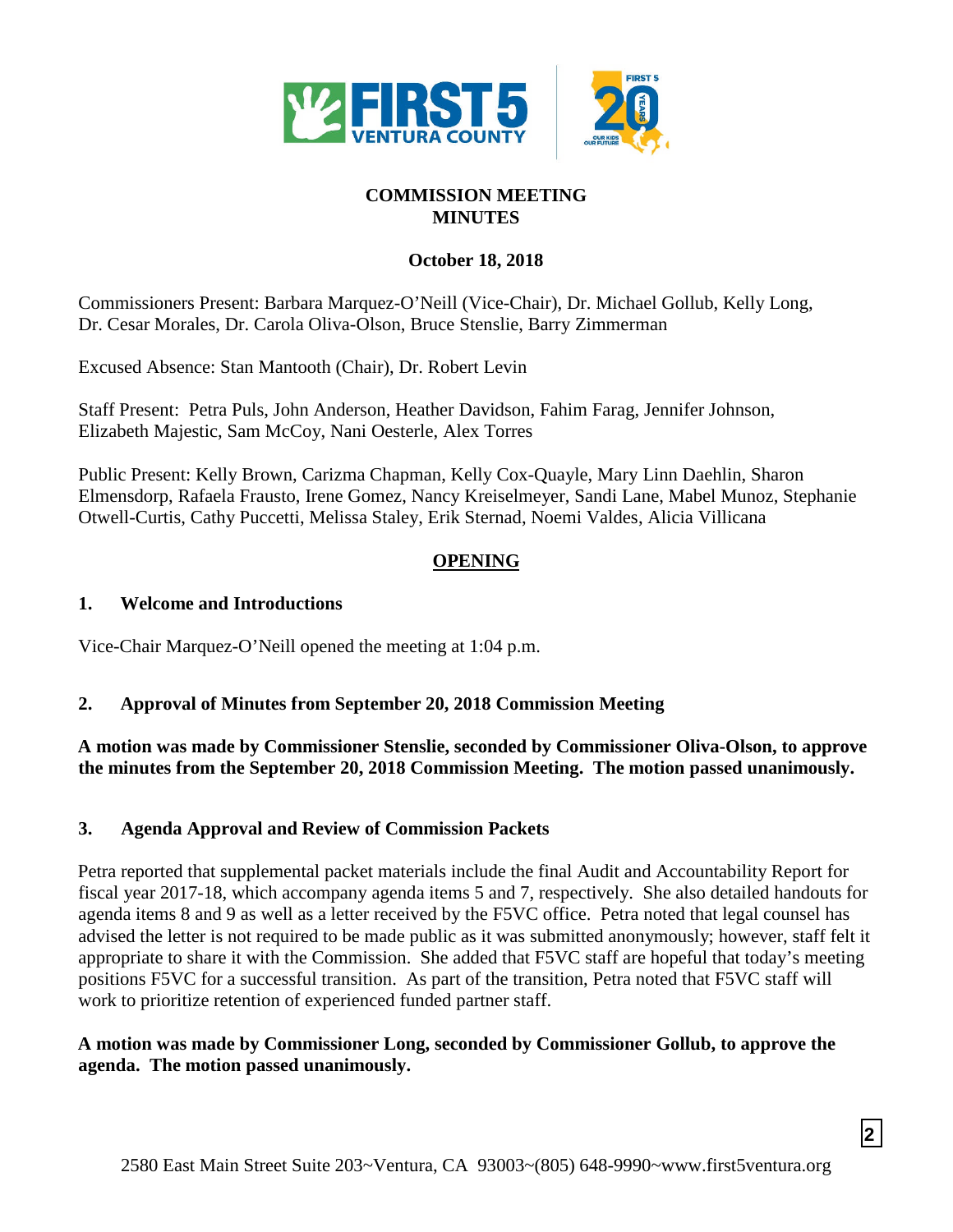#### **4. Public Comments/Correspondence**

Vice-Chair Marquez-O'Neill stated that, as the requests for public comment correspond to agenda item 8, they will be heard at that time.

## **5. Public Hearing on Annual Audit and Year-End Report to the First 5 State Commission for FY 2017-18, in compliance with Section 130150 of the Health and Safety Code**

Petra Puls noted that the public hearing for the annual report and audit are part of F5VC statutory requirements and introduced Jennifer Johnson to present an overview of the audit for fiscal year 2017-18.

Jennifer noted this year marks the  $20<sup>th</sup>$  anniversary of the passage of proposition 10 and that fiscal year 2017-18 was the 2<sup>nd</sup> funding year of the current five-year strategic plan. She noted that the strategic plan maintained investments at prior levels with the use of our sustainability fund for years 1-3 and that strategies for year 4 and 5 will shift to systems building efforts. Jennifer reported that as all major initiatives were continued in fiscal year 2017-18 spending levels are consistent with the prior year, with additional spending for countywide preschool strategies. She noted that the Commission has adopted an investment plan with annual investments of \$6.5 million in each of the next two fiscal years.

Jennifer noted that highlights of F5VC Results Based Accountability and QRIS efforts are included in the management discussion and analysis section, as well as an overview of the PACT investments, which were evaluated to refine that model moving forward. Jennifer summarized the differences between government and fund financial statements and reviewed the governmental balance sheet as of June 30, 2018, which is down 16% year-over-year due to the planned use of the F5VC sustainability fund. She also noted that amounts due but not yet received are listed in assets, which is 43% higher due to proposition 10 distributions and interest earnings. She added that the Community Investment Loan Fund issued one loan in January 2018, which is reflected in loans receivable and offset by loan repayments received throughout the year. Jennifer noted total liabilities are up 6% year-over-year due to unearned revenue. She concluded the total fund balance as of June 30, 2018 is \$16.5 million.

Jennifer also reviewed the statement of revenues, expenditures, and changes in fund balance, noting tobacco tax revenues were \$5.8 million, down 13% year-over-year. She noted 2% is attributable to the declining birth rate in Ventura County and the balance is due to a decline in smoking believed to be from proposition 56 passage. She added that these revenues also reflect about three months of backfill (April-June 2017) from proposition 56 revenues. She noted that proposition 56 backfill revenues from fiscal year 2017-18 will be realized in the 2018-19 fiscal year. Jennifer noted additional revenues includes just over \$1 million in grant funding as well as \$68,000 in federal funding for a Pay for Success feasibility study. She added that interest earnings totaled about \$260,000 without unrealized gains of \$27,500. Jennifer concluded that total revenues are just over \$7 million, down \$485,000 year-over-year.

Jennifer reported total operating expenditures were \$10.8 million, with program evaluation expenses totaling \$231,000 and administrative expenses at 5.36%, below the 5.5% cap. She noted that transfers of \$4.9 million from the sustainability fund and \$1,300 from the Community Investment Loan fund are reflected to maintain capital for services in the operating fund. Jennifer summarized the notes section, which details accounting policies, disclosures, and reference notes. She pointed out changes to how our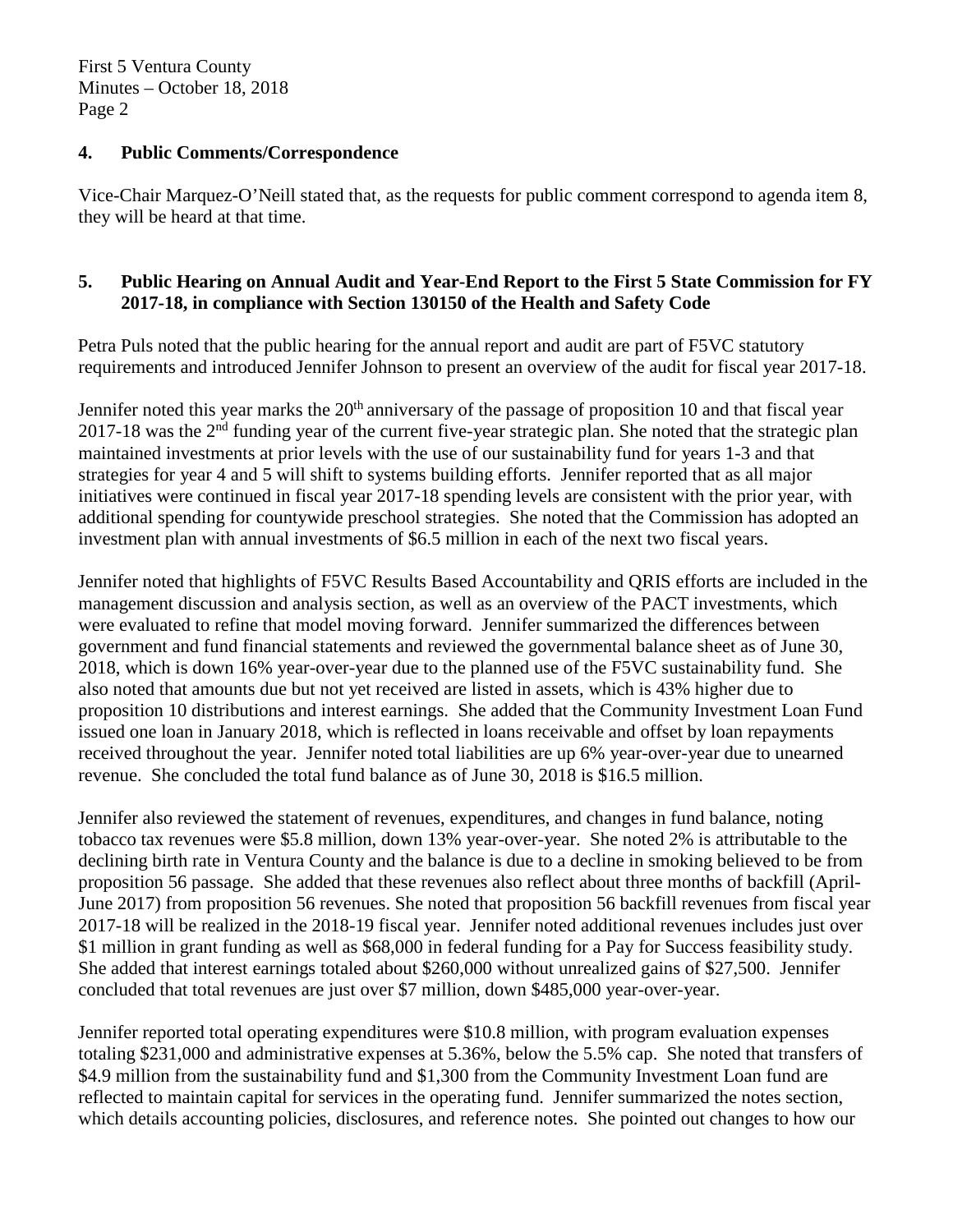lease will be calculated as of fiscal year 2020-21, as well as sections on retirement plan details, interfund transfers, related party transactions, and amount of active fixed assets/infrastructure costs.

Jennifer reviewed the operating fund detail, noting total revenue was below budget at \$7 million. She added that grant revenue not realized will roll over to the current fiscal year. She also noted the sustainability fund shows a final transfer of \$4.8 million to the operating fund. Jennifer reported that actual expenditures were \$10.7 million, 81% of the budgeted amount. She noted the variance is due to carry over of funds not utilized by funded partners, conversion of F5VC funded preschool spaces to state funding sources, some staff vacancies, and delayed implementation of challenge grants. Jennifer reported that programs have until December to request prior year unspent funds be rolled over and have until June 30, 2019 to use such funds. Jennifer also reported that the sustainability fund shows interest earnings of \$93,000, which exceeded budget projections due to improved interest rates.

Jennifer reported the Community Investment Loan Fund had a \$620,000 allocation, with \$590,000 for loans. She added that one loan was issued in fiscal year 2017-18, which was used to renovate facilities for 75 new preschool spaces in Oxnard. She added these Commission funds are leveraged with funds from the Department of Commerce. As of the end of fiscal year 2017-18 six loans have been issued totaling \$1.2 million and creating over 340 new licensed spaces throughout the county.

Jennifer concluded her report by noting that the auditors issued unmodified and unqualified opinion, also referred to as a clean opinion, and that the enclosed expanded audit also received a clean opinion. She added that as federal expenditures were under \$750,000 a single audit was not required and that the Administration and Finance Committee received this presentation from the Auditors in October 2018.

There were no questions from the Commission.

Vice-Chair Marquez-O'Neill introduced Sam McCoy to present the annual report to the State Commission. Sam noted that state reporting categories do not reflect how we would describe our service delivery systems or capture participants served and that the state report is detailed in three sections: revenue detail and expenditures by result area, demographics of population served, and evaluation and improved systems. Sam detailed that each contractor can only be selected for a single program/result area, which diminishes data details for NfL services. He added that the state reporting system results in duplication for numbers served and First 5 Ventura County data is better illustrated in the F5VC evaluation report. Sam also summarized that the section on evaluation and improved systems includes strict character limits and this does not fully allow staff to provide as much detail as preferred.

Commissioner Long asked if the duplication assessment reported at 44% is accurate. Sam reported that this number was an estimate provided by F5VC staff. Commissioner Long asked about ethnicity tracking, Sam noted that some activities, such as public health events, do not collect demographic information for individuals such as ethnicity or language. Petra added that those statistics include community resource and referral in which demographic data is not collected.

Vice-Chair Marquez-O'Neill opened up the meeting for public comments at 1:35 pm.

There were no comments from the public.

Vice-Chair Marquez-O'Neill closed the public hearing at 1:36 pm.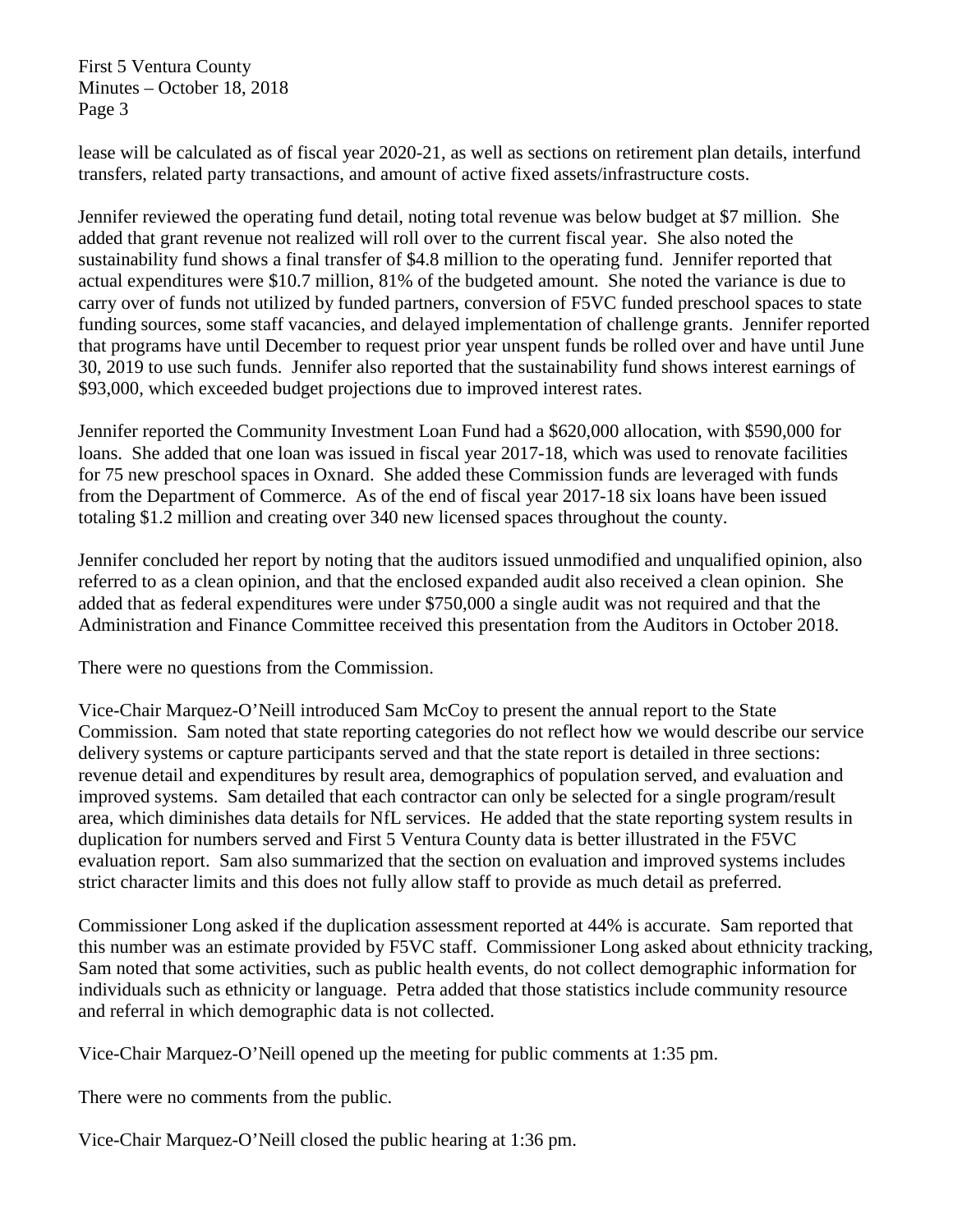**A motion was made by Commissioner Morales, seconded by Commissioner Stenslie, to receive and file the Annual Audit and approve the Year-End Report to the First 5 State Commission for FY 2017-18, in compliance with Section 130150 of the Health and Safety Code. The motion passed unanimously.**

## **REGULAR AGENDA**

#### **6. Administration and Finance Committee a) Progress Report**

Vice-Chair Marquez-O'Neill introduced Jennifer Johnson to provide a progress report. Jennifer noted that at the most recent meeting the administration and finance committee conducted a review of the fiscal year 2017-18 audit as well as a program spending analysis. She added that budget variances are due to conversion of preschool spaces and staff vacancies and upcoming agenda items include a review of the policy platform and transition planning.

#### **7. Review and discussion of Annual Accountability Report**

Vice-Chair Marquez-O'Neill introduced Sam McCoy to present the annual accountability report. Sam noted this accountability report focuses on targets set and benchmarks achieved for contracted services. Sam reviewed investment areas as they align with strategic plan goals. Goal 1 (ready to learn) investment areas: quality preschool, PACT programs, and developmental surveillance. Goal 2 (children are healthy) investment areas: oral health and obesity prevention. Goal 3 (families have knowledge and resources) investment areas: parent education and service coordination/case management. Sam reviewed targets for each investment area and noted that information from the prior two years is included for reference. He noted preschool spaces funded were 718, with a target of 732, and detailed that 14 spaces in the Rio School District were converted to state funding, which aligns with the three year trend of transitioning spaces to sustainable funding sources. Sam added that QRIS participation and rating tier goals were met and the Community Investment Loan Fund goal was nearly met.

Sam reported that PACT classes served 2,716 (goal was 2,988) and that 87% of children were age 0-3 (goal was 80%). He noted that the numbers served were impacted due to staff vacancies among funded partners.

Sam reported on developmental screening investments – noting goals were met for number of children receiving screenings and percentage referred for follow-up services after a screening. Sam added only 40% (goal was 60%) of screenings accounted for by VCPH were for children age 2 or younger and that these only reflect a portion of developmental screenings conducted as they only include referrals from NfLs.

Commissioner Zimmerman asked why the developmental screening age target was not met. Petra noted that over the past few years VCPH has shifted its focus from conducting individual screenings to building provider capacity in the community, including preschool providers for 3 and 4 year olds and PACT programs for 2 and 3 year olds, thus having less control over the age group reached.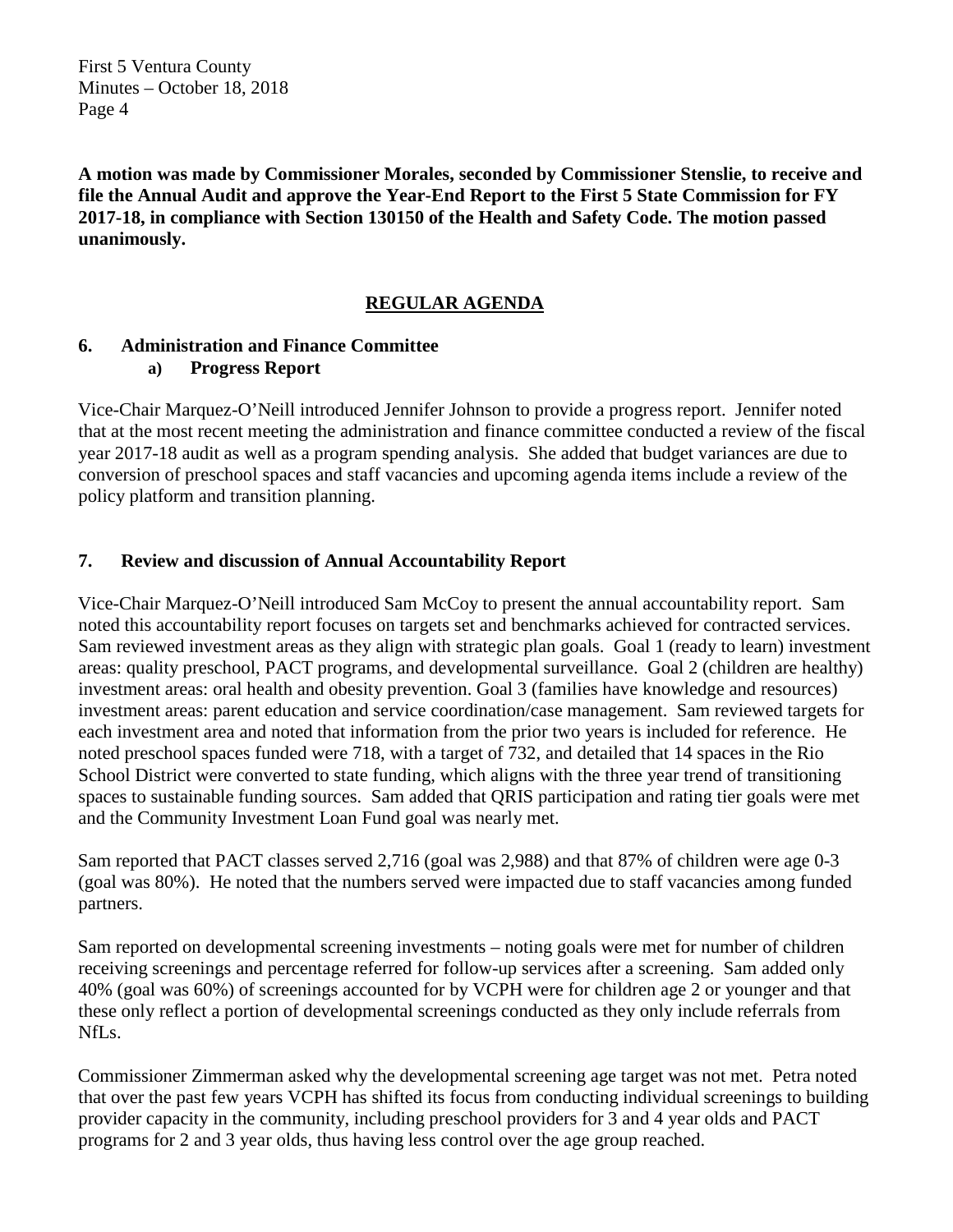Sam reported on oral health and obesity prevention investments, noting every goal was met with the exception of the number of children receiving oral health screenings and treatment. He added that the Thomas Fire forced events at multiple sites to be cancelled and that completion of more intensive treatments was a focus.

Vice-Chair Marquez-O'Neill asked how we are serving children with high oral health needs. Sam noted these numbers are reflected in benchmark 4b, number of children receiving oral health screenings and treatment.

Sam concluded his report by noting that all goal 3 investment area benchmarks were achieved.

Petra thanked funded partners for collecting data and entering into our data systems so that we can accurately capture our work and impact. Commissioner Long commended F5VC and funded partner staff for all their work and complimented staff on how many of our benchmarks have been met. Petra agreed and added that goals not being met is seen as a learning and improvement opportunity.

## **8. Recommendation to Approve Selected Contractor(s) to Administer Place-Based Services for FY 2019-21**

Vice-Chair Marquez-O'Neill asked members of the public to deliver their comments.

Sandi Lane introduced herself and her background working with the Moorpark/Simi Valley NfL for almost 15 years. She detailed the history of the NfL establishing partnerships, recruiting volunteers, developing relationships, and the lesson learned that First 5 must be an organization for all families. Sandi asked the Commission to postpone a decision to allow the Moorpark/Simi Valley NfL to be interviewed, as well as asking the Commissioners to come visit sites to see how they work.

Stephanie Otwell-Curtis introduced herself and her role as the Moorpark/Simi Valley NfL scholarship coordinator for 15 years. She noted that the majority of the MSV NfL staff have over ten years' experience of delivering programs, such as PACT. Stephanie noted that local staff best understand community needs and characteristics and staff have lived and grown along with the families F5VC serves. She concluded such relationships and knowledge cannot be recreated without years of experience. Stephanie asked the Commissioners to read all three proposals prior to making a decision.

Mary Linn Daehlin, director of the Moorpark/Simi Valley NfL, noted that the NfL has maintained over 60% of countywide PACT participants primarily due to the dedication of NfL staff. Mary Linn noted that staff have been dealing with uncertainty for past two years which has negatively impacted morale and new staff positions will require staff to compete against each other. She added 2 of 3 applicants have experience delivering place-based services and asked the Commission to review the all applications prior to making a decision.

Cathy Puccetti, director of the Ventura NfL, asked the Commission to consider what experience the applicant has in early childhood development. Cathy noted that the NfL name was deliberate to reflect the need to have programs located in the communities they serve and that these are relationship based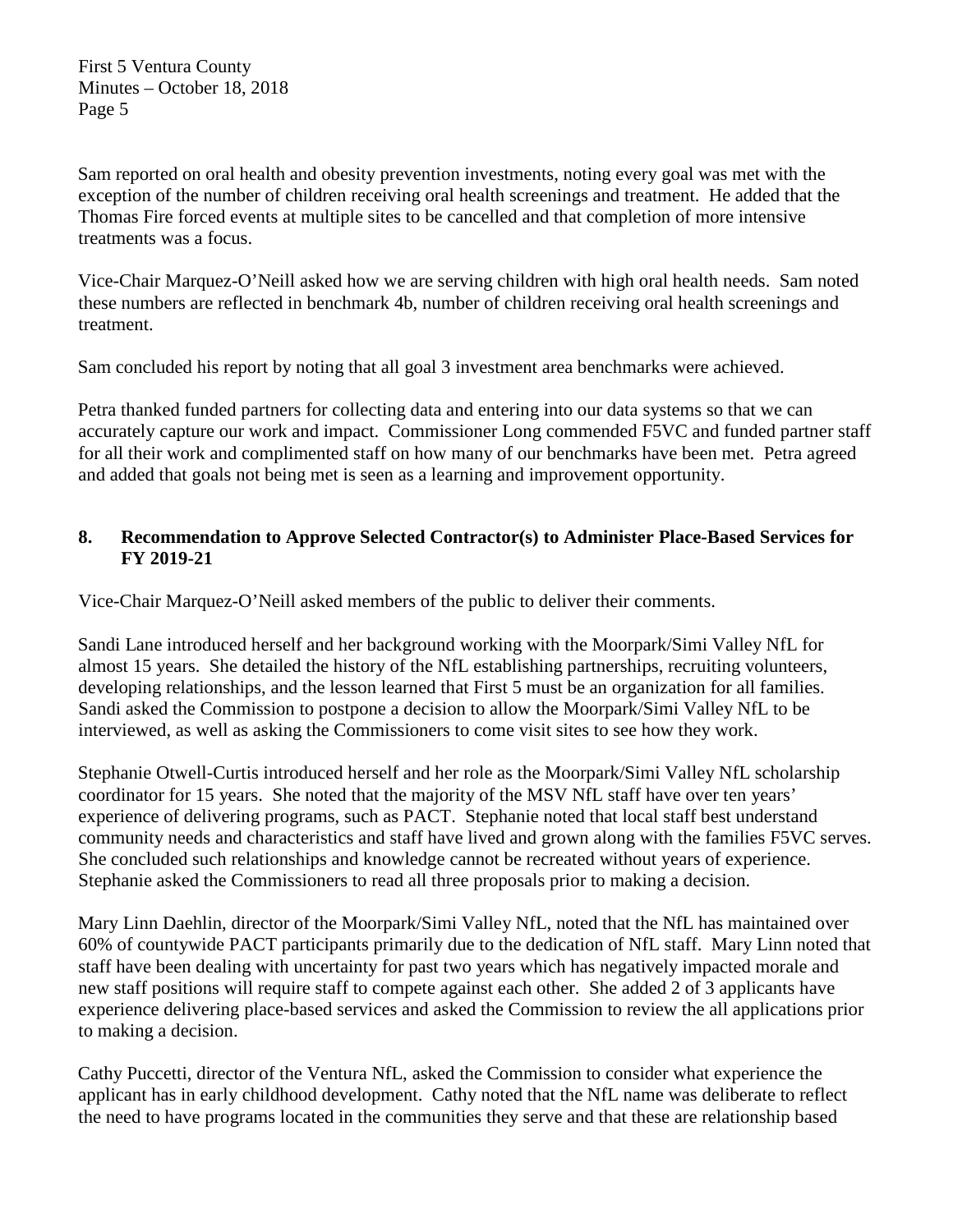services and not just programs. Cathy asked the Commission to consider how a countywide applicant can deliver services reflective of local communities prior to making a decision.

Nancy Burkhart introduced herself and noted she had been involved with the Moorpark/Simi Valley NfL for over 14 years. She noted staff work diligently to serve families and maximize resources and that 14 staff members, along with their families, will be impacted, as will the families they serve. Nancy noted that the MSV NfL proposal submitted exceeds what F5VC requested and that she does not understand the desire to change service providers at the current time.

Vice-Chair Marquez-O'Neill thanked the members of the public for their comments and introduced Elizabeth Majestic to present the recommendation. Elizabeth provided background on the NfL structure, services provided, and the impact to children and families. Elizabeth noted the redesigned NfL system will prioritize services for ages 0-3, focus on PACT and parent education, and leverage lessons learned from current efforts.

Elizabeth summarized the desired qualifications sought when requesting responses to the RfQ, including knowledge and expertise of core programs and local communities, the ability to coordinate and leverage resources, and partnerships with key stakeholders.

Elizabeth noted that F5VC received two regional applications and one countywide application. She noted that the available funding is \$2.9 million annually for two years, with a contract term of 7/1/2019- 6/30/2021, and reviewed regional allocation amounts approved by the Commission in August 2018. Elizabeth also reviewed strategic transition planning activities over the past 14+ months, noting that meetings have included funded partner leadership and staff.

Elizabeth reviewed the RfQ application timeline and review process, noting five independent readers scored each application, and scores and feedback were provided to a separate five member review committee. She noted the review committee consisted of three current NfL directors as well as experts in child development and early childhood education. Elizabeth reported that the review committee made the decision to not invite either regional applicant for an interview and only follow-up with the countywide applicant for additional information via an interview. She added that the applicant answered all questions to the satisfaction of the review committee; and the review committee recommended funding the countywide applicant.

Elizabeth concluded that the staff recommendation is to contract with Interface Children & Family Services to deliver place-based services through redesigned NfLs from July 1, 2019 – June 30, 2021, with an annual funding allocation of \$2.9 million.

Commissioner Long asked why the two regional applicants were not advanced to interview. Elizabeth reported the decision was made by the review committee due to the significant weaknesses in the applications from both of the regional applicants.

Commissioner Oliva-Olson asked if there was an expectation that regional applicants would be interviewed and if they were informed in a timely manner they would not be interviewed. Elizabeth reported that the review committee felt the issues with each regional applicant were so significant that an interview could not be used to address the weaknesses in the applicants' proposals. Petra added that the timeline for the RfQ review included interviews and F5VC staff had asked applicants to hold a specific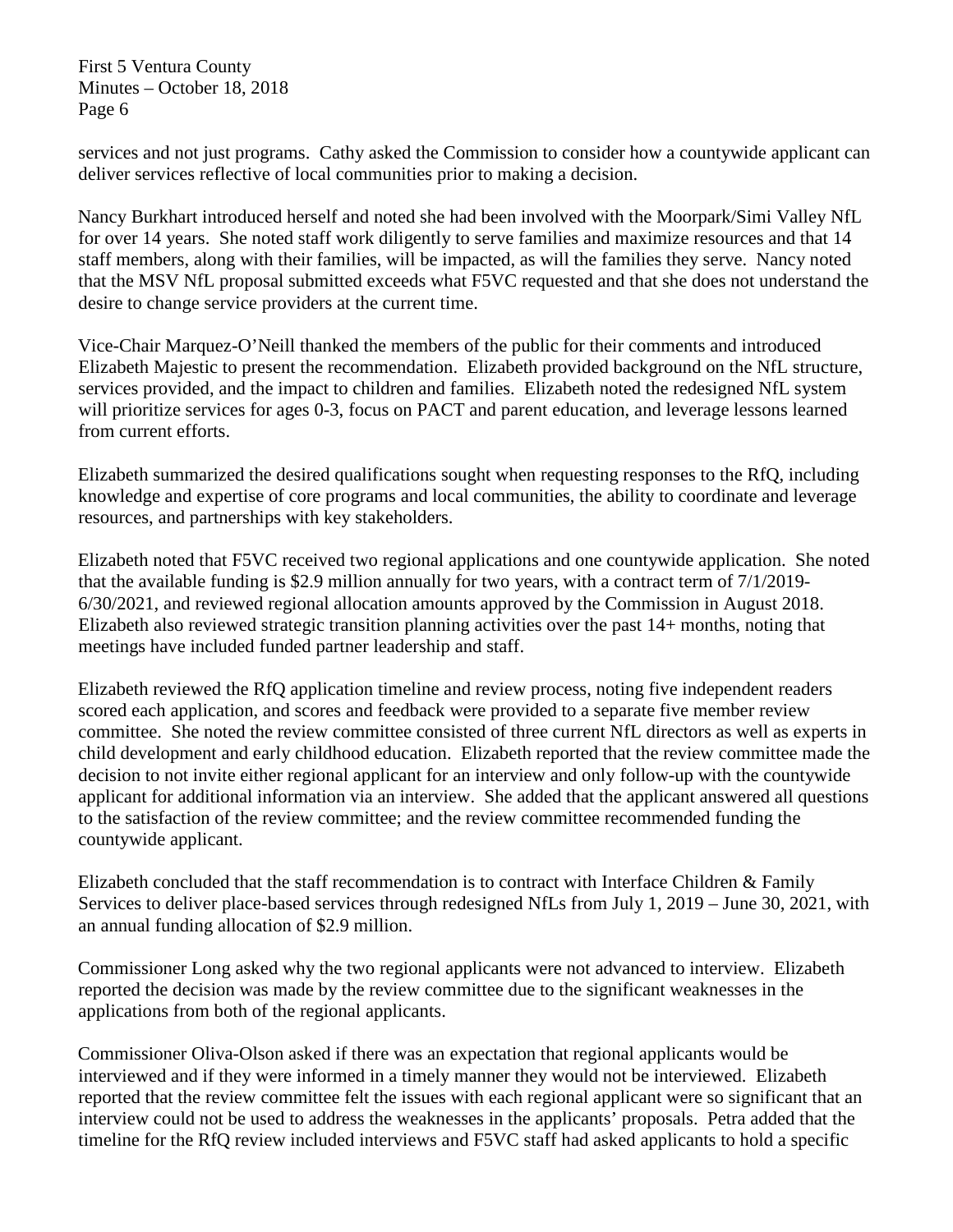time for interviews as a save-the-date. She reported that applicants were notified that they were not advanced to an interview as soon as that decision had been made by the review committee.

Commissioner Stenslie asked about the supplemental information requested from applicants. Elizabeth noted that hat information was received and considered, however, the review committee did not feel answers were sufficient to warrant an interview with either regional applicant.

Commissioner Long asked if the six family resource centers listed are in lieu of or in addition to current sites. Elizabeth reported that Interface leadership has reached out to or met with leadership of all NfLs to determine viable spaces and added Interface proposes structuring services to take advantage of current infrastructure where possible.

Commissioner Oliva-Olson noted the recommendation does not include the term early childhood education or play-based approaches. Staff responded that F5VC is known for NfLs and the terminology we use is recognized and indicative of the early childhood work done in the community. Commissioner Stenslie asked if the lack of ECE reference is an oversight or intentional. Elizabeth noted that the NfL brand will continue although the number of NfLs and FRCs will change. She added that the applicant is proposing a mobile PACT program to reach communities where a physical FRC location is not feasible. Petra added that PACT is early learning by nature and the lack of the words "early learning" does not equate to a lack of emphasis. Commissioner Oliva-Olson thanked F5VC staff for the clarification, noted she can understand concern from funded partners that the recommended language does not specifically include "Early Childhood Education".

Commissioner Gollub reported he represented the Commission at the most recent review committee meeting and that if we had enough money these decisions would not be necessary. He noted that we need to determine what the best path is moving forward with the resources we have as we cannot spend twice as much as we bring in. He added that respect for the NfLs was present in the meeting and that the concerns with the regional applicants were significant enough to not advance them independent of the countywide applicant. He added that Interface is committed to working with F5VC to further delineate specifics in a transition plan.

Commissioner Zimmerman asked if there was consideration to regional or countywide applicant status. Elizabeth noted that the readers and review committee had common metrics to judge proposals on regardless of region and there were some issues with regional applicants' lack of plans on how to expand into new areas of the region with cultural competence and sustainability. She added that cultural competence and capability to expand were strongly considered by the committee. Petra added that the lack of a regional application for Region 2 was not a factor in evaluating the two regional applications.

Commissioner Morales noted we would like to continue with all our services and that it is out of necessity that we are considering these changes. He expressed regret that there may have been confusion in communication to applicants in regards to the interview and added that he is in favor of a transition period pending approval as we all must do all we can to serve the community in light of reduced revenue and expanding need. He encouraged those is attendance to advocate for legislative action for early childhood investments.

Commissioner Long encourage the NfLs to work with Interface for transition planning, if approved. Elizabeth noted that Interface leadership has expressed interest in transition meetings to meet with NfL